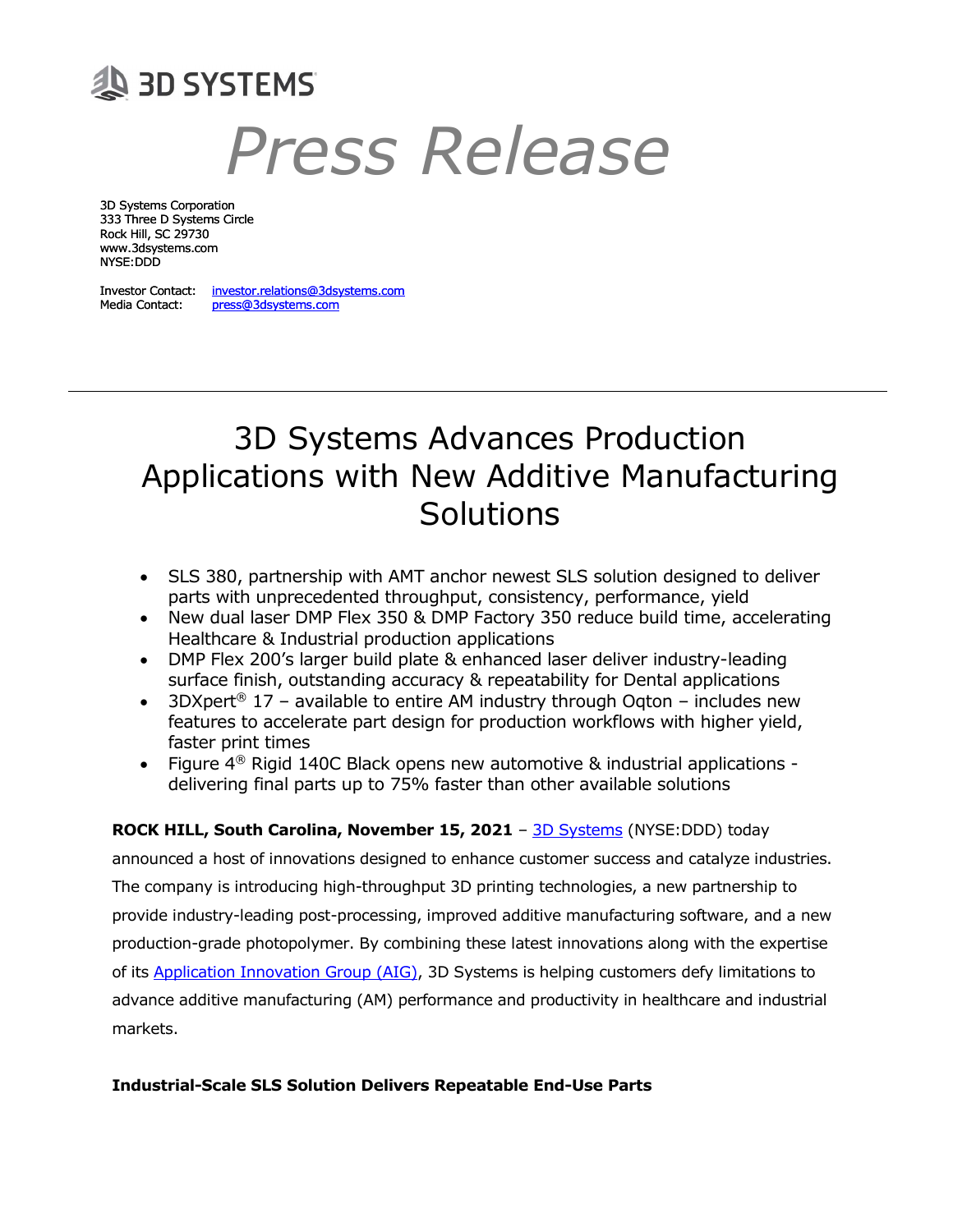3D Systems designs and delivers AM solutions comprising hardware, software, materials, and services to help companies accelerate their business innovations. Today the company is pleased to introduce its next-generation selective laser sintering (SLS) workflow that combines 3D Systems' new SLS 380, 3D Sprint®, DuraForm® materials, and AMT's PostPro® enabling costeffective batch production parts with unprecedented levels of throughput, consistency, performance, and yield.

The SLS 380 delivers high levels of repeatability, improved throughput, and reduced operating costs for more effective, efficient digital manufacturing. The SLS printer utilizes a custom algorithm that manages eight separately calibrated heaters, together with an integrated highresolution IR camera that captures over 100,000 thermal data samples per second to manage, monitor, and control thermal uniformity within the build chamber.

As part of this new platform, 3D Systems is also introducing a new Material Quality Control (MQC) system, the MQC 600. The MQC ensures an optimal ratio of fresh to recycled material and the MQC 600 is optimized to deliver material to up to four printers simultaneously, minimizing material waste and eliminating operator intervention. The company is planning general availability of the SLS 380 for the first quarter of 2022.

To complete the workflow, 3D Systems will resell AMT's line of products to provide a fully automated post-processing workflow. AMT's PostPro industrial-scale SLS post-processing system includes fully automated de-powdering and chemical vapor smoothing solutions that optimize part quality and mechanical performance while improving efficiencies. PostPro enables batch cleaning and smoothing of parts thus reducing lead time and manufacturing costs and enabling factory scalability.

## Enhanced DMP Configuration Accelerates Innovation for Healthcare & Industrial Applications

3D Systems' Direct Metal Printing (DMP) platform is recognized as an industry-leading technology for its ability to produce exceptionally strong parts of high chemical purity. As a result, many of the world's largest manufacturers rely on the company's metal additive manufacturing solutions to produce products, components, and tools with reduced weight, increased functionality, and simplified assemblies.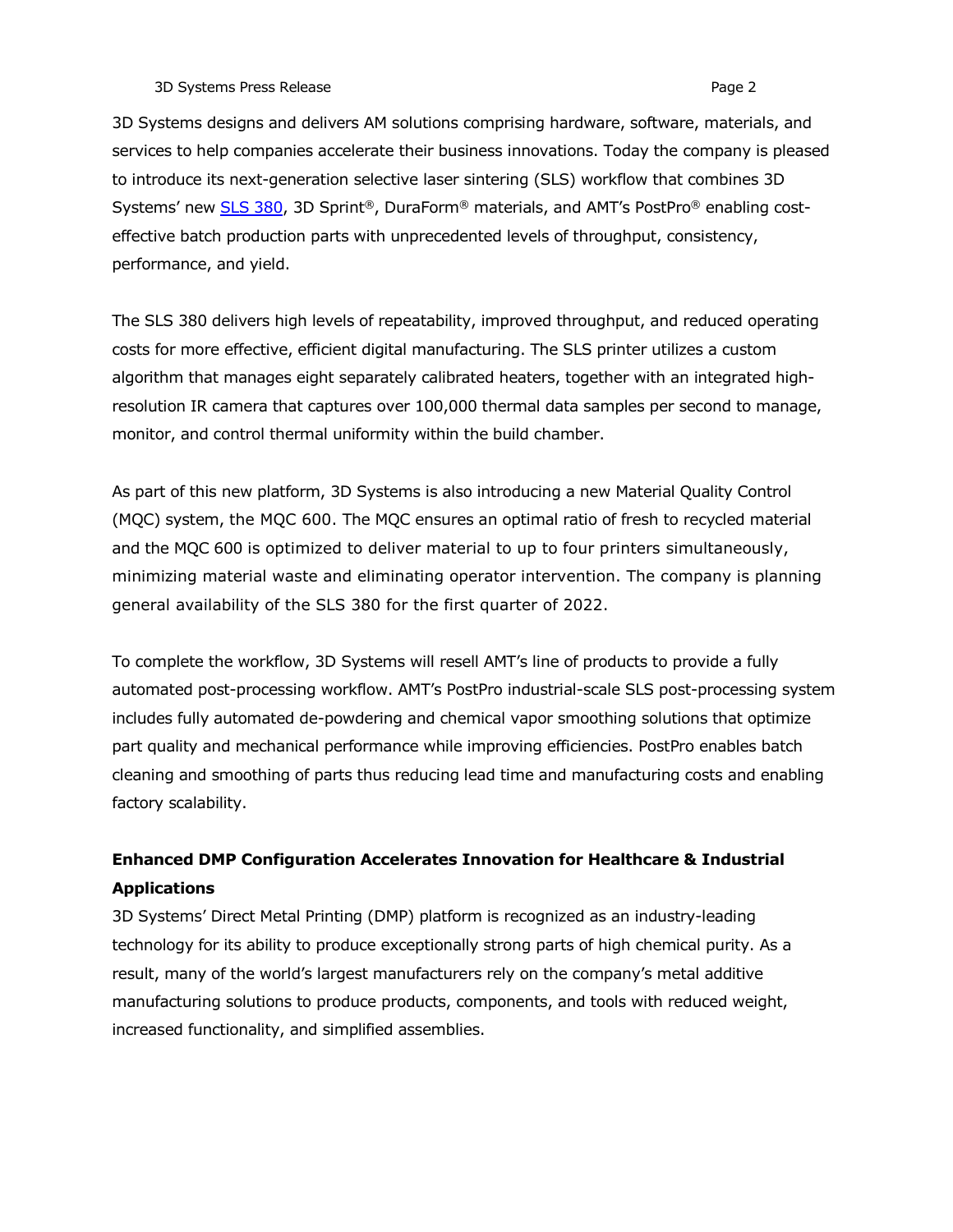3D Systems Press Release **Page 3** and the system of the system of the system of the system of the system of the system of the system of the system of the system of the system of the system of the system of the system of th

Today, the company is announcing the DMP Flex 350 Dual and DMP Factory 350 Dual that include two lasers that help reduce build time by up to 50% and lower cost. These latest additions to the company's DMP portfolio maintain the benefits of the single-laser configurations including flexible application use and quick-swap build modules (DMP Flex 350 Dual); integrated powder recycling (DMP Factory 350 Dual); and a central server to manage print jobs, materials, settings, and maintenance for 24/7 productivity. Additionally, the company's unique vacuum chamber significantly reduces argon gas consumption while delivering best-in-class oxygen purity (<30 ppm). The DMP Flex 350 Dual and DMP Factory 350 Dual can help accelerate innovation for a variety of applications including medical devices, aerospace, turbomachinery, semiconductors, and automotive & motorsports. The general availability of these printers is anticipated for the first quarter of 2022.

#### DMP Flex 200 Delivers Exceptional Quality for Broad Range of Dental Applications

The DMP Flex 200 is designed for additive manufacturing of high-quality, small, complex, fine detail metal parts making it ideal for dental applications including next-day removable partial dentures (RPDs), crowns, bridges, and implant bars. The DMP Flex 200 features a 500W laser source and a larger build volume (140 x 140 x 115 mm or 5.51 x 5.51 x 4.53 in) with a build plate clamping mechanism that eliminates the need for screw management inside the process chamber. 3D Systems plans to make the DMP Flex 200 available in the first quarter of 2022.

#### 3DXpert® 17 Accelerates Production with Topology Optimization, Machine Learning

Customers integrating 3D Systems' DMP portfolio into their production workflow can also benefit from the enhanced features of **3DXpert 17**, which is available from Oqton. Through the acquisition of Oqton, announced in September, 3D Systems will make its entire AM suite of software platforms available to the additive manufacturing industry. 3DXpert is the industry's most powerful integrated tool to prepare and optimize parts quickly, enabling rapid design for additive manufacturing (DfAM) to shorten production time and increase part precision. Features available in the new version accelerate part design with higher yield and faster print times. General availability of 3DXpert 17 is planned for the fourth quarter of 2021.

#### Figure 4® Rigid 140C Black Opens New Automotive & Industrial Applications

The rapid innovation occurring in 3D Systems' materials portfolio is enabling the company's customers to address a variety of new production applications. Today, 3D Systems announced Figure 4 Rigid 140C Black, a two-part epoxy/acrylate hybrid material, designed to deliver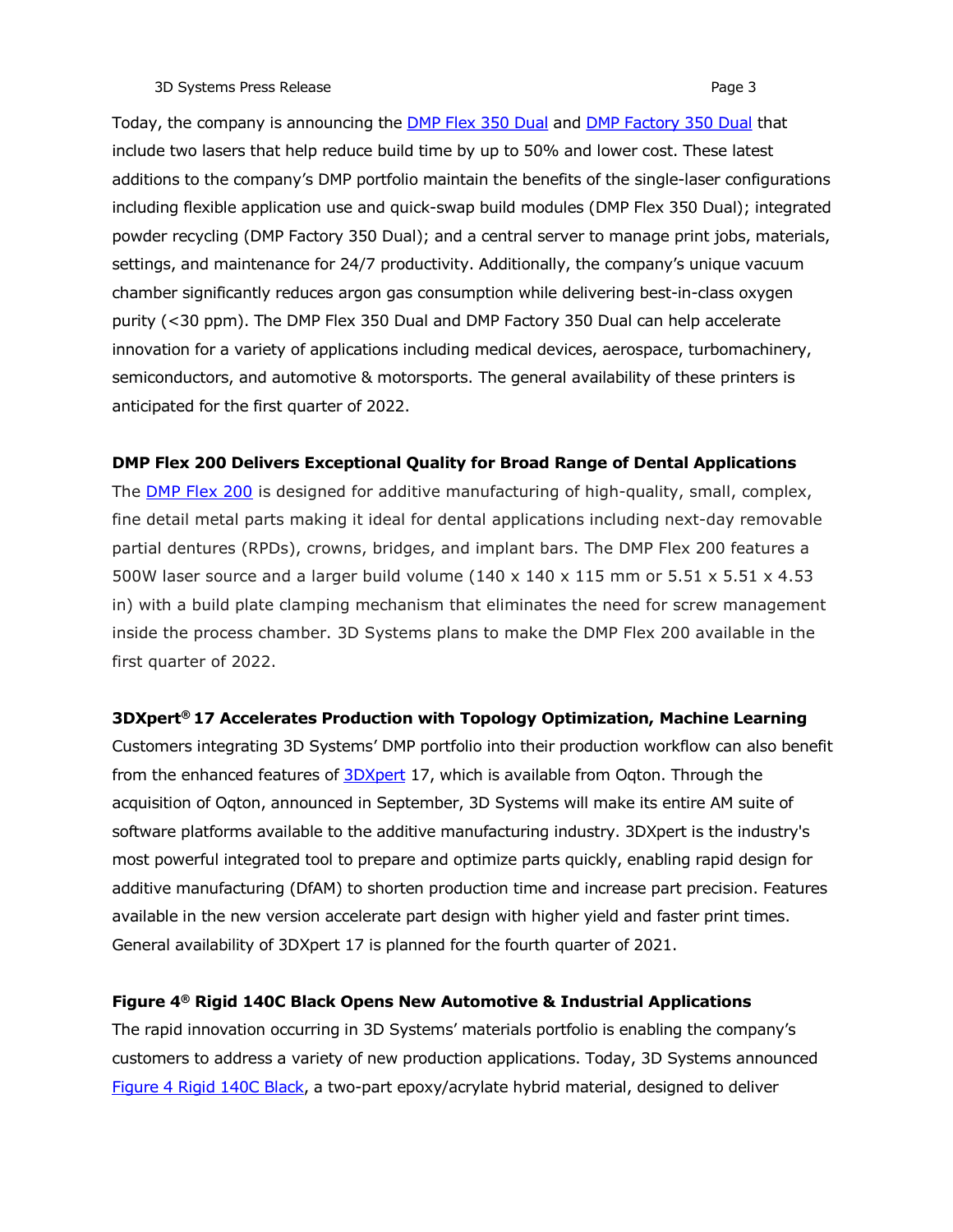#### 3D Systems Press Release **Page 4** and the system of the system of the system of the system of the system of the system of the system of the system of the system of the system of the system of the system of the system of th

production-grade parts with long-term mechanical stability in various environments. This innovative material, made with patented filler, provides toughness comparable to injection molded polybutylene glass fiber (PBT GF). Figure 4 Rigid 140C Black has a 124°C @1.82MPa HDT which makes it a very attractive material for under-the-hood and internal cabin automotive applications including end-use clips, covers, connectors, housings and fasteners, electrical latching, and board connectors. Under-the-hood components produced with Figure 4 Rigid 140C Black demonstrated excellent reliability when subjected to high temperature operating life (HTOL) testing. These parts also demonstrate good part-to-part friction which makes this an ideal material for industrial applications such as levers, knobs, and clutches as the material maintains its structural properties.

Figure 4 Rigid 140C Black was tested to the equivalent of eight years indoor and one and a half years in outdoor environments per ASTM D4329 and ASTM G194 methods. Innovators who use this material in conjunction with 3D Systems' Figure 4 technology will not only be able to create production parts with excellent surface quality, accuracy, and repeatability, they will also be able to reduce the time to final part due to the company's efficient thermal post-cure process. Manufacturers will benefit from the required three-hour thermal post-cure at 135°C without the need to pack the parts in salt, as is required for other similar materials available on competitive systems. Additionally, the cure time is approximately 75% shorter than the eight to 12 hours required for similar materials available on competitive systems.

"We're excited to be able to meet with our industry colleagues, collaborators, and customers here at Formnext and introduce new product enhancements in our additive manufacturing portfolio," said Dr. David Leigh, chief technology officer for additive manufacturing, 3D Systems. "We remain committed to investing in our core technologies that help our customers tackle the toughest production applications. As we approach the end of the year, we're looking forward to the future with great anticipation and the realization that we can't accomplish this by ourselves. We see tremendous opportunities to collaborate with others in the industry to bring together our products and expertise – fundamentally transforming the solutions we provide to help change the world of additive manufacturing."

3D Systems will showcase these new technologies and solutions in its booth (Hall 12.1 D101) at Formnext 2021. For more information, please visit the company's website.

#### Forward-Looking Statements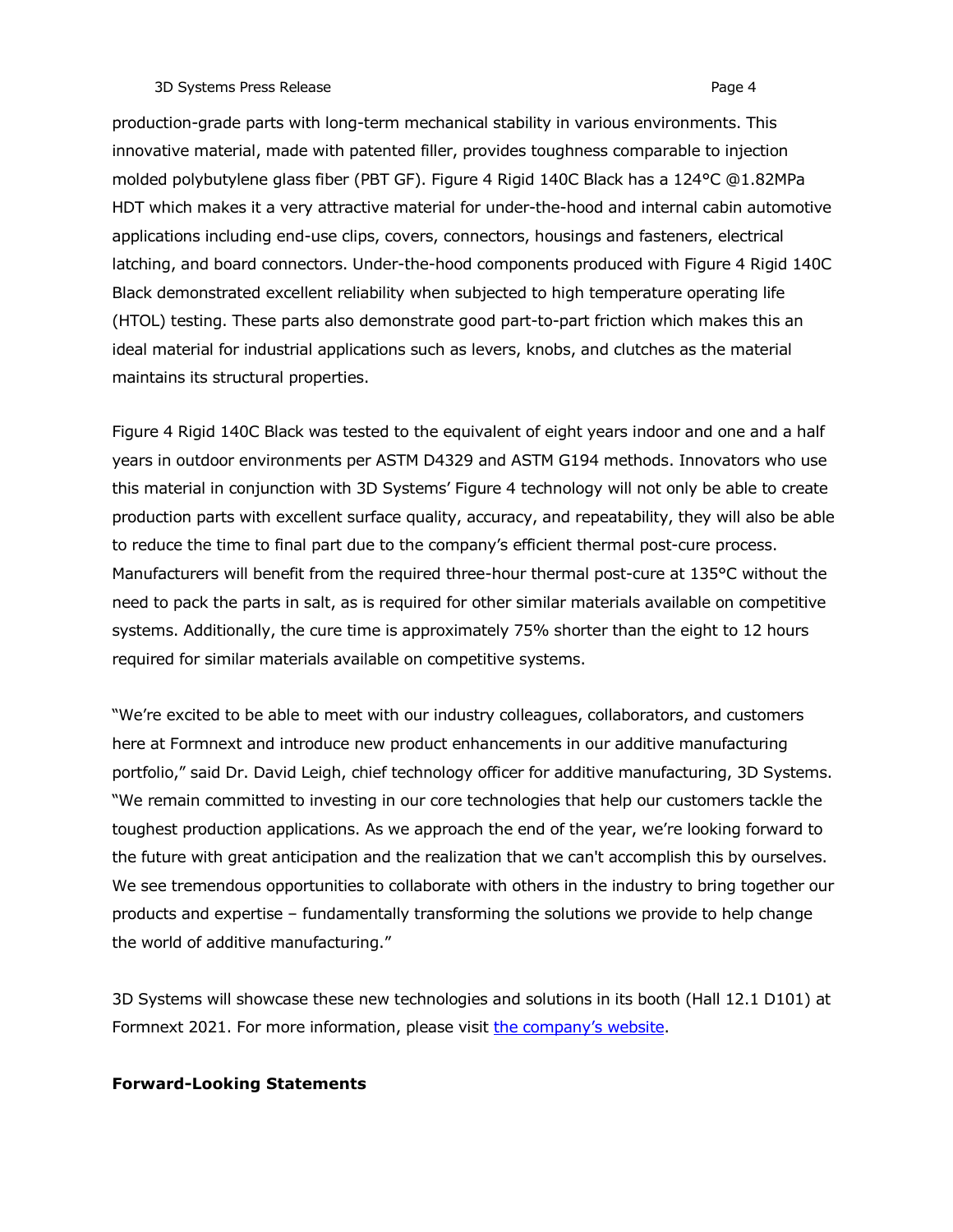#### 3D Systems Press Release **Page 5** and the system of the system of the system of the system of the system of the system of the system of the system of the system of the system of the system of the system of the system of th

Certain statements made in this release that are not statements of historical or current facts are forward-looking statements within the meaning of the Private Securities Litigation Reform Act of 1995. Forward-looking statements involve known and unknown risks, uncertainties and other factors that may cause the actual results, performance or achievements of the company to be materially different from historical results or from any future results or projections expressed or implied by such forward-looking statements. In many cases, forward-looking statements can be identified by terms such as "believes," "belief," "expects," "may," "will," "estimates," "intends," "anticipates" or "plans" or the negative of these terms or other comparable terminology. Forward-looking statements are based upon management's beliefs, assumptions, and current expectations and may include comments as to the company's beliefs and expectations as to future events and trends affecting its business and are necessarily subject to uncertainties, many of which are outside the control of the company. The factors described under the headings "Forward-Looking Statements" and "Risk Factors" in the company's periodic filings with the Securities and Exchange Commission, as well as other factors, could cause actual results to differ materially from those reflected or predicted in forward-looking statements. Although management believes that the expectations reflected in the forward-looking statements are reasonable, forward-looking statements are not, and should not be relied upon as a guarantee of future performance or results, nor will they necessarily prove to be accurate indications of the times at which such performance or results will be achieved. The forwardlooking statements included are made only as of the date of the statement. 3D Systems undertakes no obligation to update or revise any forward-looking statements made by management or on its behalf, whether as a result of future developments, subsequent events or circumstances or otherwise, except as required by law.

#### About 3D Systems

More than 30 years ago, 3D Systems brought the innovation of 3D printing to the manufacturing industry. Today, as the leading additive manufacturing solutions partner, we bring innovation, performance, and reliability to every interaction - empowering our customers to create products and business models never before possible. Thanks to our unique offering of hardware, software, materials, and services, each application-specific solution is powered by the expertise of our application engineers who collaborate with customers to transform how they deliver their products and services. 3D Systems' solutions address a variety of advanced applications in healthcare and industrial markets such as medical and dental, aerospace & defense, automotive, and durable goods. More information on the company is available at www.3dsystems.com.